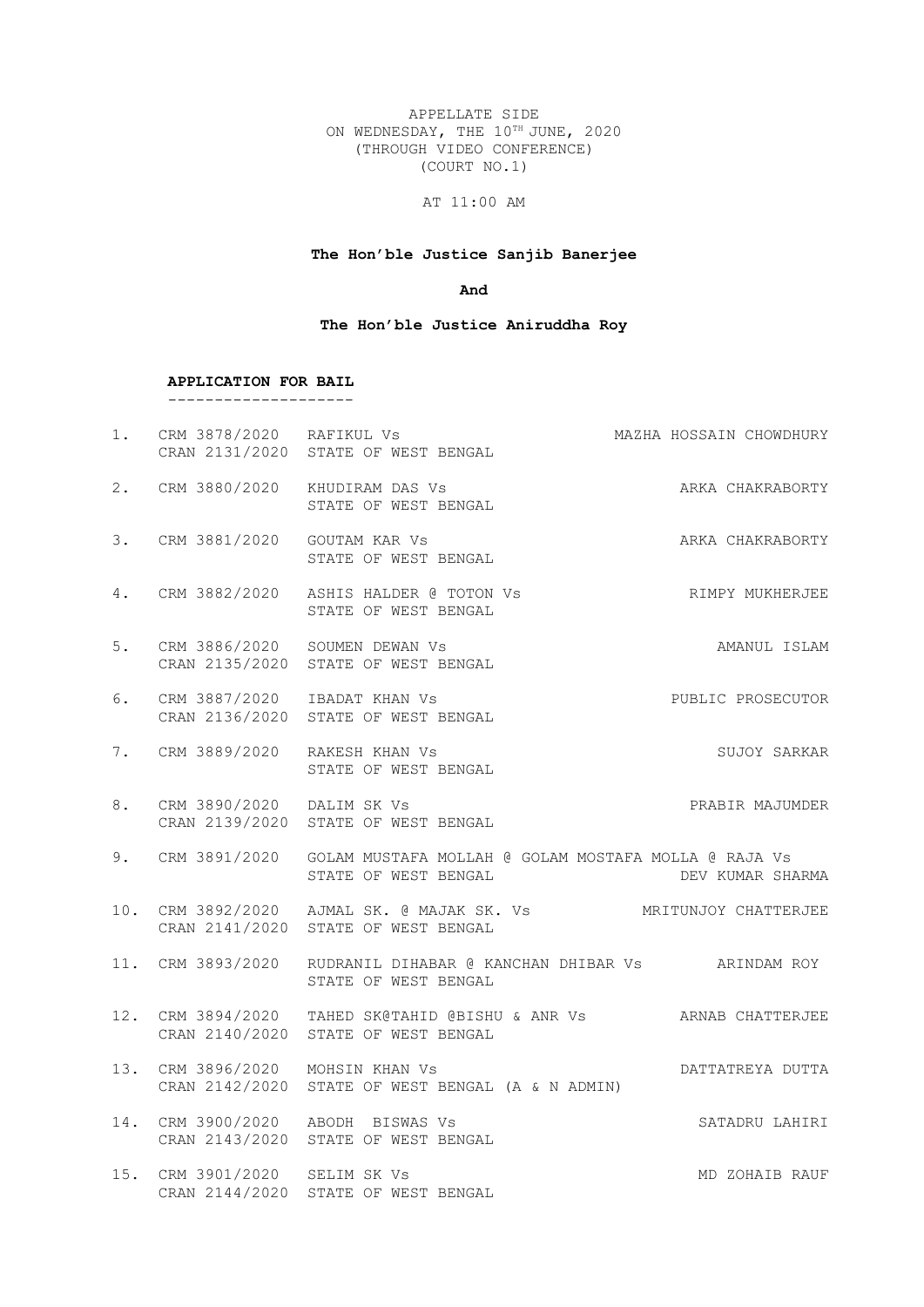16. CRM 3902/2020 MANTU HALDER @ HALDAR Vs SUSNIGDHO BHATTACHARYYA CRAN 2145/2020 STATE OF WEST BENGAL 17. CRM 3903/2020 MD. SURVEY ALAM Vs ARKA CHAKRABORTY STATE OF WEST BENGAL 18. CRM 3904/2020 CHANDU CHATTERJEE@CHANDUNATH CHATTERJEE@CHGANDU CHAT Vs CRAN 2146/2020 STATE OF WEST BENGAL THE STATE OF WEST STATE OF RESOLUTION ASSESSMENT OF RESOLUTION OF RESOLUTION 19. CRM 3905/2020 ALAMGIR BISWAS Vs SUSNIGDHO BHATTACHARYYA CRAN 2147/2020 STATE OF WEST BENGAL 20. CRM 3907/2020 SADIKUL RAHAMAN@SAUD ALI@WSAUDI SK@SAYED SK & ANR Vs STATE OF WEST BENGAL **ARINDAM ROY** 21. CRM 3908/2020 SUBHASISH MUKHERJEE Vs RIMPY MUKHERJEE STATE OF WEST BENGAL 22. CRM 3909/2020 UTTAM HAZRA Vs PAMPA DEY DHABAL STATE OF WEST BENGAL 23. CRM 3912/2020 UMAR MONDAL @ OMAR MONDOL & ORS. Vs PRAJNADEEPTA ROY CRAN 2150/2020 STATE OF WEST BENGAL 24. CRM 3914/2020 ATARUL PATOWARI Vs PRAJNADEEPTA ROY CRAN 2151/2020 UNION OF INDIA 25. CRM 3915/2020 PRASENJIT KAHAR Vs **RIMPY MUKHERJEE**  STATE OF WEST BENGAL 26. CRM 3916/2020 MD FIROJ SK & ORS Vs ARINDAM ROY STATE OF WEST BENGAL 27. CRM 3917/2020 MD NIZAMUDDIN @NIZAM Vs SANTANU MAJI STATE OF WEST BENGAL 28. CRM 3918/2020 SAILEN GARAI & ANR. Vs SATADRU LAHIRI CRAN 2152/2020 STATE OF WEST BENGAL 29. CRM 3919/2020 RASID KHAN @ BASIRUDDIN KHAN Vs ARINDAM ROY STATE OF WEST BENGAL 30. CRM 3920/2020 RAJIB DEBNATH @ RABI DEBNATH Vs ANINDYA GHOSH

#### **APPLICATION FOR ANTICIPATORY BAIL**

CRAN 2153/2020 STATE OF WEST BENGAL

---------------------------------

|  | 31. CRM 3928/2020 HANS RAJ & ORS Vs<br>CRAN 2168/2020 STATE OF WEST BENGAL                                     | SOUMYAJIT MAHAPATRA |
|--|----------------------------------------------------------------------------------------------------------------|---------------------|
|  | 32. CRM 3930/2020 DEBANGSHU SAMAJDAR Vs<br>STATE OF WEST BENGAL                                                | ALOTRIYA MUKHERJEE  |
|  | 33. CRM 3931/2020 ANARUL SK. @ KALU @ ANARUL ISLAM Vs DEBAPRIYA SAMANTA<br>CRAN 2160/2020 STATE OF WEST BENGAL |                     |
|  | 34. CRM 3932/2020 NILKANTHA PAL @ UJJAL Vs<br>CRAN 2161/2020 STATE OF WEST BENGAL                              | MD SARWAR JAHAN     |
|  | 35. CRM 3937/2020 SUJIT KR. MUNSHI Vs<br>CRAN 2167/2020 STATE OF WEST BENGAL                                   | ATIS KR. BISWAS     |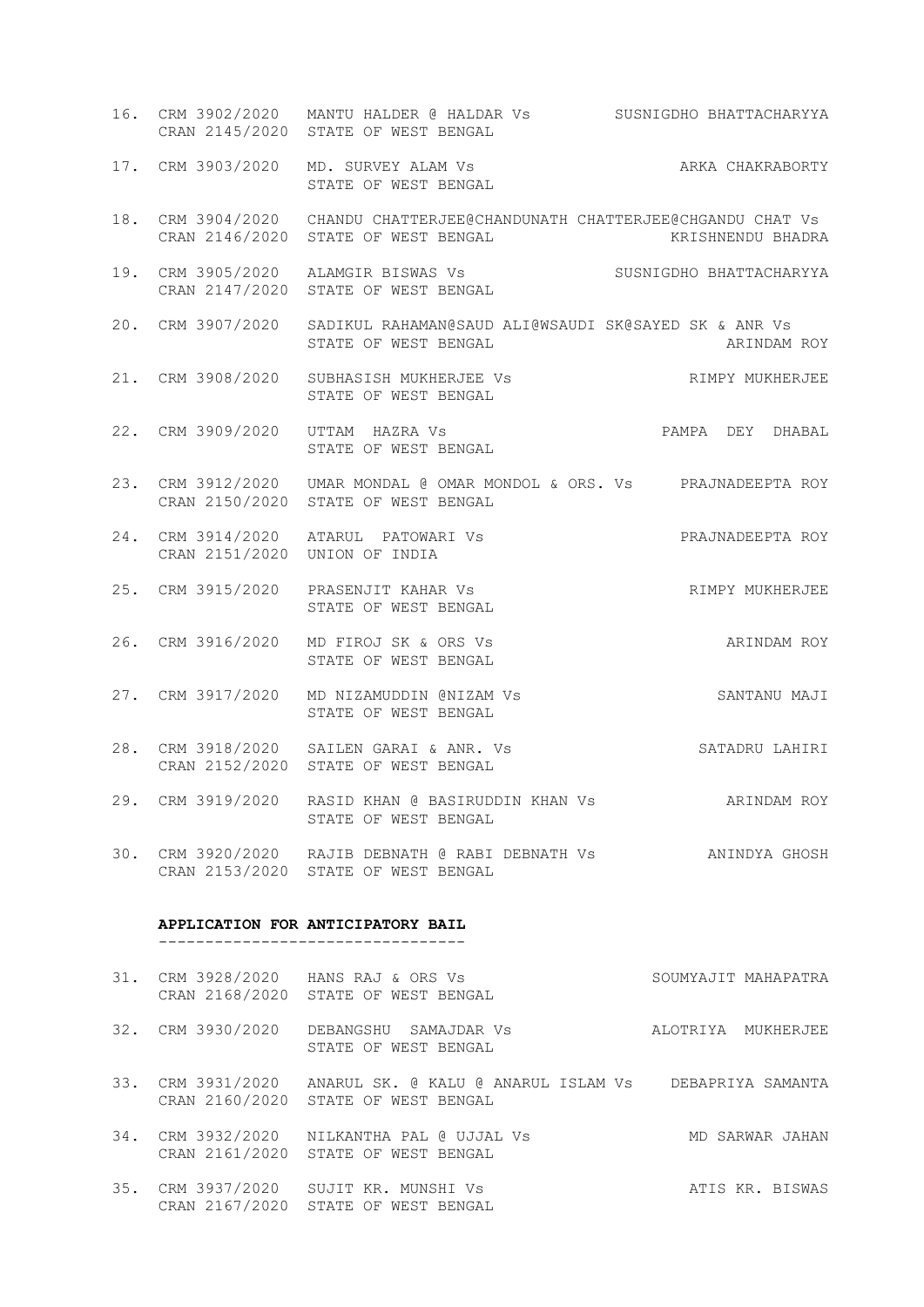|     | 36. CRM 3938/2020 ISHA SK Vs    | CRAN 2169/2020 STATE OF WEST BENGAL                           | DEBAPRIYA SAMANTA  |
|-----|---------------------------------|---------------------------------------------------------------|--------------------|
| 37. | CRM 3941/2020                   | GAYTRI MONDAL & ORS Vs<br>CRAN 2170/2020 STATE OF WEST BENGAL | MD SARWAR JAHAN    |
| 38. | CRM 3945/2020<br>CRAN 2173/2020 | SUSHANTA PODDAR @ BHUTO & ORS Vs<br>STATE OF WEST BENGAL      | MD SARWAR JAHAN    |
| 39. | CRM 3947/2020<br>CRAN 2175/2020 | SK. JAMALUDDIN @ JAMAL Vs<br>STATE OF WEST BENGAL             | DHANANJAY BANERJEE |
|     | 40. CRM 3948/2020               | KAMAL SARDAR Vs<br>STATE OF WEST BENGAL                       | PINTU KARAR        |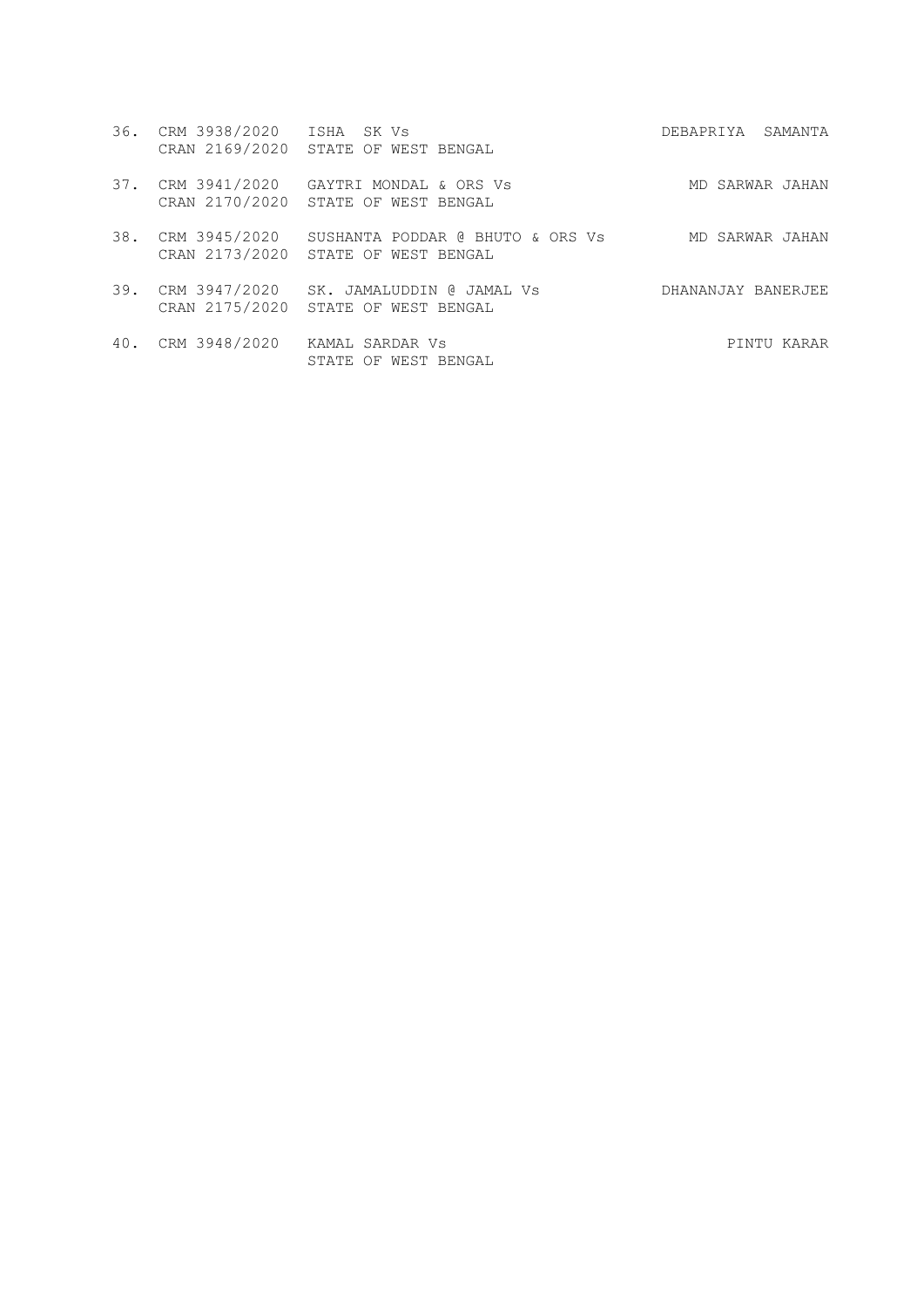Appellate Side On Wednesday, the 10th June, 2020 (through Video Conference) (Court No.2)

At 12.00 Noon

### **The Hon'ble Justice Harish Tandon**

**And**

#### **The Hon'ble Justice Soumen Sen**

**For Hearing**

W.P. No.5327(W) of 2020 Court on its own motion : In re : **Contagion of Covid-19 virus in Children Protection Homes**.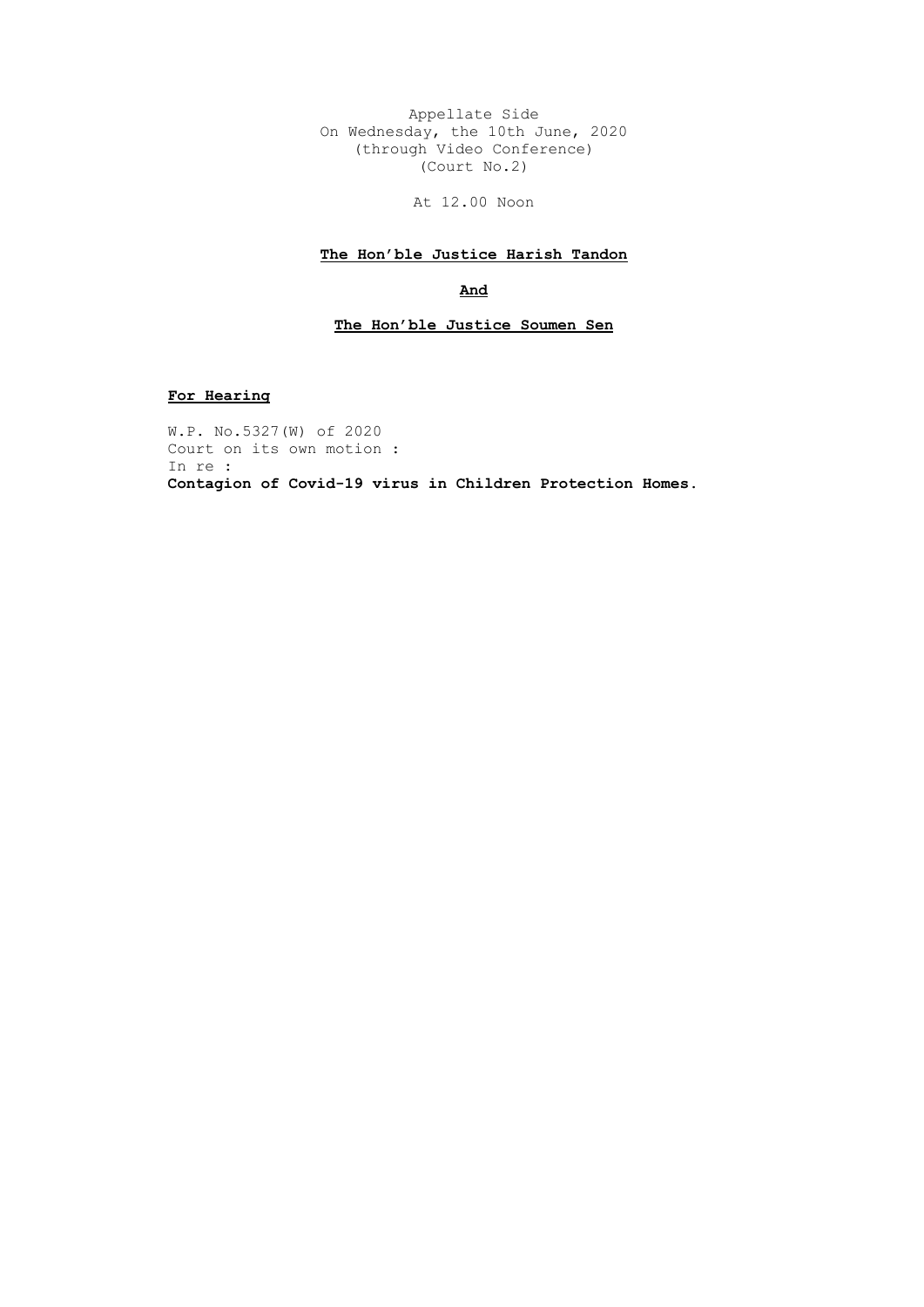APPELLATE SIDE ON WEDNESDAY, THE 10TH JUNE, 2020 (THROUGH VIDEO CONFERENCE) (COURT NO.3)

### AT 11.00 A.M.

#### **THE HON'BLE JUSTICE JOYMALYA BAGCHI**

**AND**

#### **THE HON'BLE JUSTICE SUVRA GHOSH**

#### **APPLICATION FOR BAIL**

CRAN 2157/2020 STATE OF WEST BENGAL

--------------------

- 1. CRM 3921/2020 SK GOLAM MOSTAFA & ANR Vs MD ADIL BADR CRAN 2154/2020 STATE OF WEST BENGAL 2. CRM 3925/2020 AMIT KUMAR DAS Vs AMANUL ISLAM
- 3. CRM 3926/2020 IMRAN ALI SARDAR Vs SUSNIGDHO BHATTACHARYYA CRAN 2158/2020 STATE OF WEST BENGAL
- 4. CRM 3929/2020 MOMINUDDIN @ MONUDDIN Vs KALIPADA DAS STATE OF WEST BENGAL
- 5. CRM 3933/2020 MD. SAFIKUL SK. @ MD. SAFIKUL SEKH & ORS. Vs CRAN 2162/2020 STATE OF WEST BENGAL SATADRU LAHIRI
- 6. CRM 3934/2020 SANGRAM ORAON Vs KALIPADA DAS STATE OF WEST BENGAL
- 7. CRM 3935/2020 UMAR MONDOL @ OMAR MONDOL & ANR Vs PRAJNADEEPTA ROY CRAN 2165/2020 STATE OF WEST BENGAL
- 8. CRM 3936/2020 SEKH RAJIB @ ASARI @ ANSARI Vs ARUN KUMAR DAS CRAN 2164/2020 STATE OF WEST BENGAL
- 9. CRM 3939/2020 MD. MAHMOOD ALAM Vs SAKET SHARMA STATE OF WEST BENGAL
- 10. CRM 3940/2020 ATARUL PATOWARI Vs PRAJNADEEPTA ROY CRAN 2171/2020 UNION OF INDIA
- 11. CRM 3942/2020 NAJMUL SK Vs ARINDAM ROY STATE OF WEST BENGAL
- 12. CRM 3943/2020 AZAD BASKAR@POLTU Vs DEBAPRIYA SAMANTA CRAN 2172/2020 STATE OF WEST BENGAL
- 13. CRM 3944/2020 DIPAK MANDAL Vs SOUMYA NAG CRAN 2174/2020 STATE OF WEST BENGAL
- 14. CRM 3946/2020 ASRAF SK & ANR Vs ARINDAM ROY STATE OF WEST BENGAL
- 15. CRM 3950/2020 EMPHA SK@MEHABUB Vs DHANANJAY BANERJEE CRAN 2177/2020 STATE OF WEST BENGAL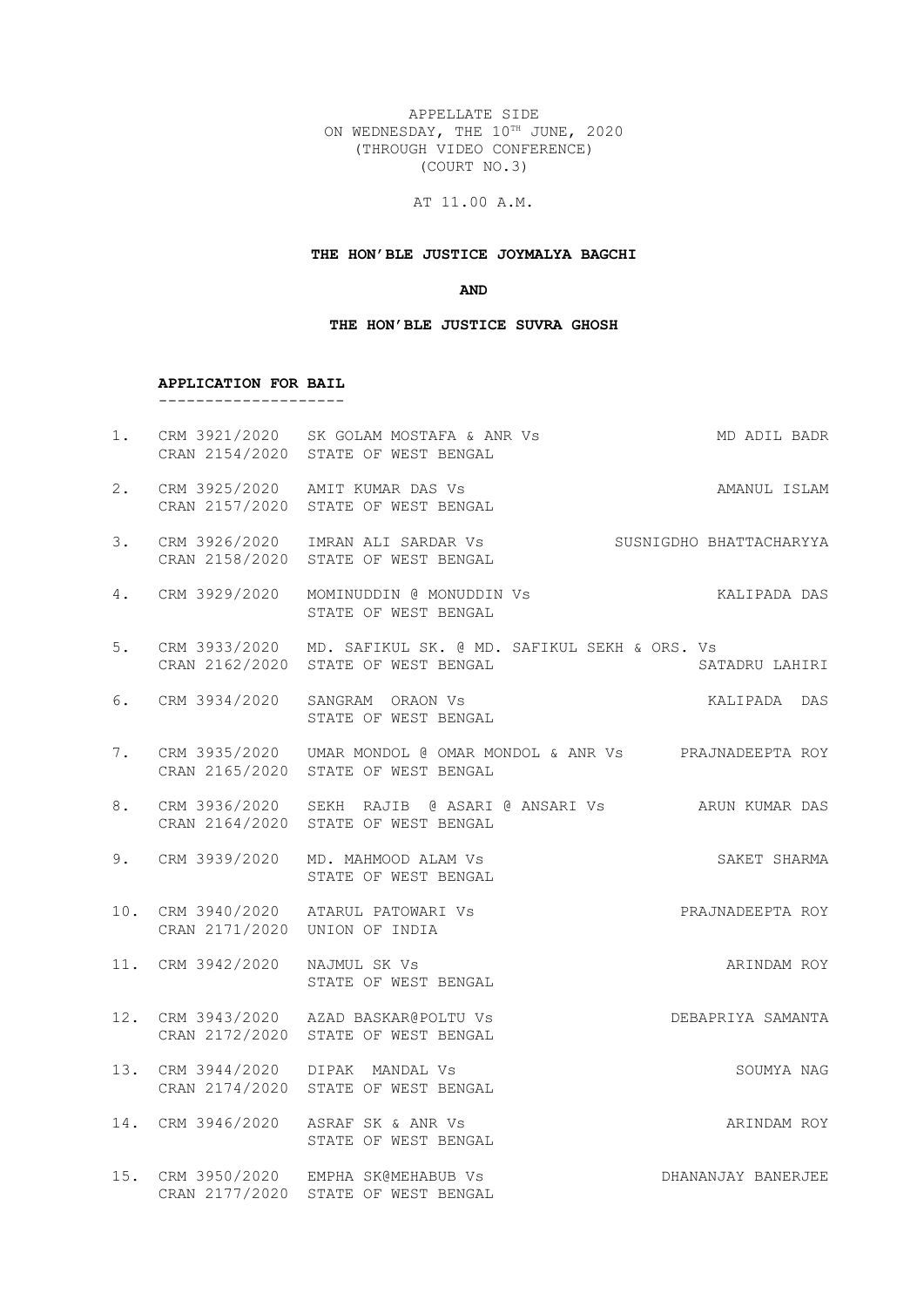- 16. CRM 3951/2020 CHOTON RAJAK @ CHHOTON RAJAK Vs DHANANJAY BANERJEE CRAN 2178/2020 STATE OF WEST BENGAL
- 17. CRM 3952/2020 ATULYA DAS @ BABAN Vs ALOTRIYA MUKHERJEE STATE OF WEST BENGAL
- 18. CRM 3953/2020 AKRAM MONDAL & ANR Vs KOUSTYAV BAGCHI CRAN 2179/2020 STATE OF WEST BENGAL
- 19. CRM 3956/2020 BASUDHARA GHOSH Vs MD SARWAR JAHAN CRAN 2183/2020 STATE OF WEST BENGAL
- 20. CRM 3957/2020 THAKUR BIDHAN CHANDRA @ BIDHAN CHANDRA Vs CRAN 2184/2020 STATE OF WEST BENGAL METRYUNJOY CHATTERJEE
- 21. CRM 3961/2020 MD. NURUL HAQUE Vs PAROMITA MALAKAR(DUTTA) STATE OF WEST BENGAL
- 22. CRM 3963/2020 SARIFUL ISLAM MONDAL Vs PRABIR MAJUMDER CRAN 2190/2020 STATE OF WEST BENGAL
- 23. CRM 3965/2020 JARJISH MONDAL@ JARGIS MONDAL Vs MD SARWAR JAHAN CRAN 2193/2020 STATE OF WEST BENGAL
- 24. CRM 3966/2020 TOKON HALSANA Vs MD SARWAR JAHAN CRAN 2192/2020 STATE OF WEST BENGAL
- 25. CRM 3968/2020 SADDAM HOSSAIN@ SALMAN MIA@ SADDAM MIYA Vs ARNAB SAHA CRAN 2195/2020 STATE OF WEST BENGAL
- 26. CRM 3969/2020 TARIK AJIJ Vs BELL BELL BANG BANERJEE CRAN 2196/2020 STATE OF WEST BENGAL
- 27. CRM 3970/2020 NURUL HAQUE SEKH @ MINTU SEKH Vs DEBAJYOTI DEB CRAN 2194/2020 STATE OF WEST BENGAL
- 28. CRM 3972/2020 RUSTAM ALI @ RUSTUM ALI @ BHUTTU Vs ARNAB SAHA CRAN 2200/2020 STATE OF WEST BENGAL
- 29. CRM 3971/2020 JUTHIKA NAN@RIYA Vs TANMOY BASU CRAN 2198/2020 STATE OF WEST BENGAL
- 30. CRM 3974/2020 ICHAHAQUE MONDAL @ ECHA Vs ARNAB CHATTERJEE CRAN 2202/2020 STATE OF WEST BENGAL

### **APPLICATION FOR ANTICIPATORY BAIL**

---------------------------------

|     | 31. CRM 3949/2020 ABINESH MANDAL @ ABINASH CHANDRA MANDAL Vs<br>CRAN 2176/2020 STATE OF WEST BENGAL | MD SARWAR JAHAN         |
|-----|-----------------------------------------------------------------------------------------------------|-------------------------|
|     | 32. CRM 3955/2020 IMTAJUL HOSSAIN Vs<br>CRAN 2181/2020 STATE OF WEST BENGAL                         | MUJIBAR ALI NASKAR      |
|     | 33. CRM 3958/2020 MD SAMEER ALI & ORS Vs<br>CRAN 2185/2020 STATE OF WEST BENGAL                     | MD ZOHAID RAUF          |
| 34. | CRM 3959/2020 SUBHAS MAHATA Vs<br>CRAN 2187/2020 STATE OF WEST BENGAL                               | SOUMYAJIT DAS MAHAPATRA |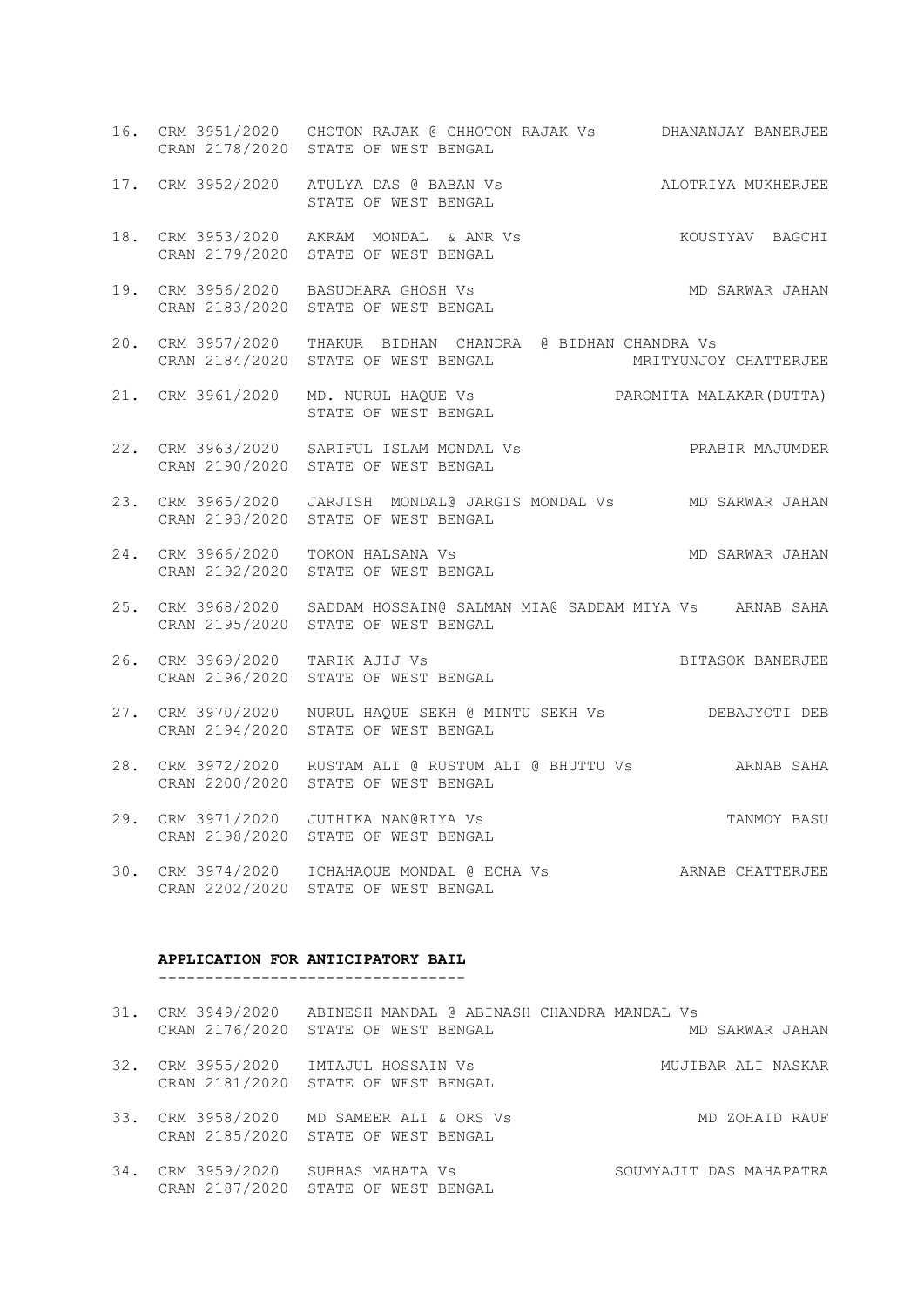35. CRM 3962/2020 MD MUNTU BISWAS Vs MD SARWAR JAHAN CRAN 2191/2020 STATE OF WEST BENGAL 36. CRM 3964/2020 DIBYA TANAYA JOWARDAR & ANR Vs KALIPADA DAS STATE OF WEST BENGAL 37. CRM 3973/2020 KHAIRUL ALAMIN @ JEWEL & ORS Vs CRAN 2199/2020 STATE OF WEST BENGAL MAZHAR HOSSAIN CHOUDHURY 38. CRM 3975/2020 PALASH @ POLASH DAS & ANR Vs SHIBAJI KUMAR DAS CRAN 2201/2020 STATE OF WEST BENGAL 39. CRM 3976/2020 MUKIM MONDAL & ORS. Vs SHIBAJI KUMAR DAS CRAN 2203/2020 STATE OF WEST BENGAL 40. CRM 3978/2020 LAKSHMAN PRASAD AGARWAL Vs SACHIT TALUKDAR CRAN 2205/2020 STATE OF WEST BENGAL